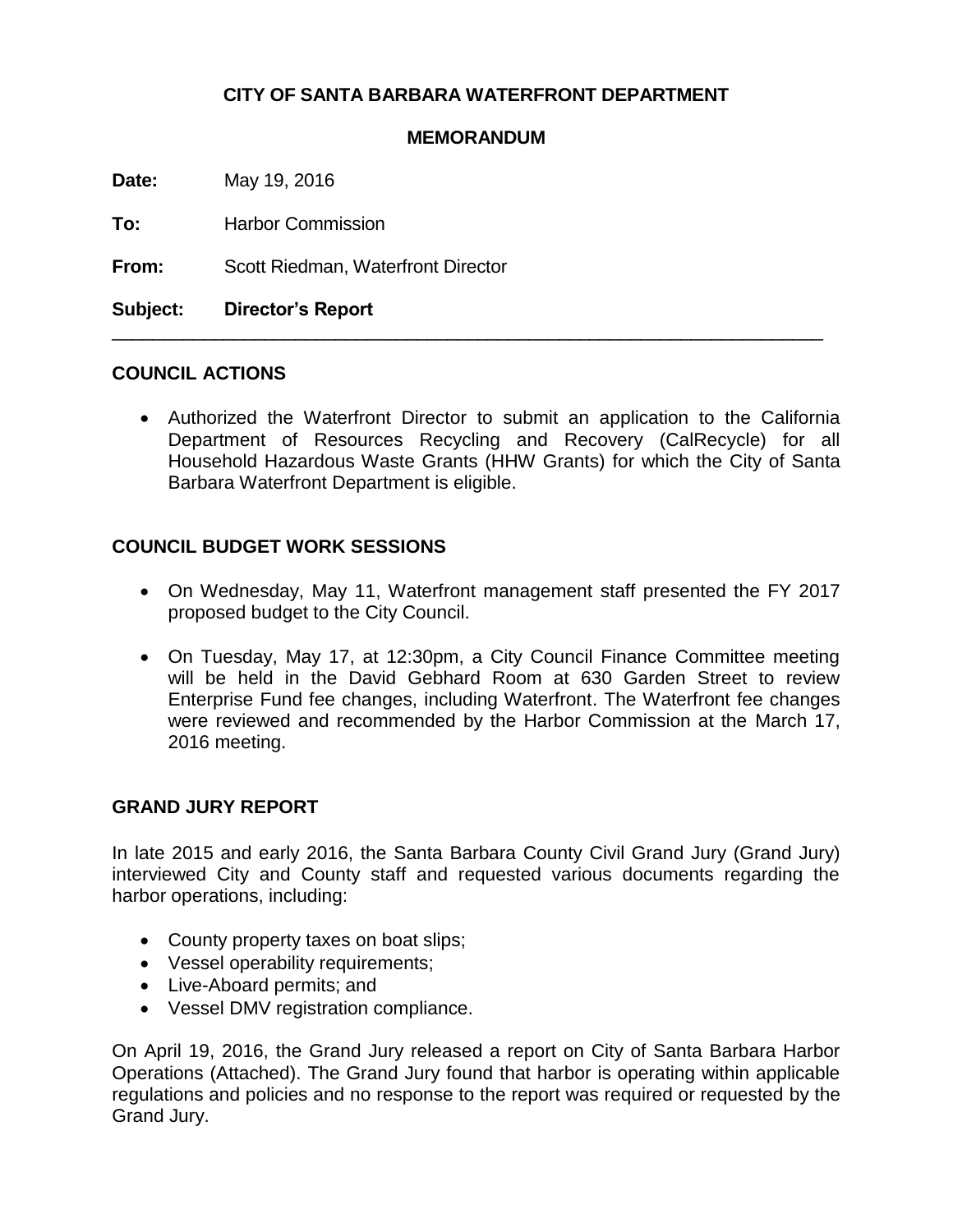Director's Report May 19, 2016 Page 2

#### **HARBOR COMMISSION VACANCIES**

Currently there are three vacancies on the Harbor Commission. The application period closed on Monday May 2nd, and seven applications were received. The Council interviewed applicants on Tuesday, May 17, 2016, and additional interviews will be held on Tuesday, May 24, 2016, at 6:00 p.m.; and Tuesday, June 14, 2016, at 2:00 p.m. The Council will select the new Commissioners on Tuesday, June 28, 2016, and the new Commissioners will be seated at the July 21 meeting of the Harbor Commission.

#### **TENTATIVE AGENDA ITEMS FOR THE JUNE MEETING**

- Local Coastal Program
- East Beach Mooring Program update

Attachment: 2015-16 Santa Barbara County Civil Grand Jury report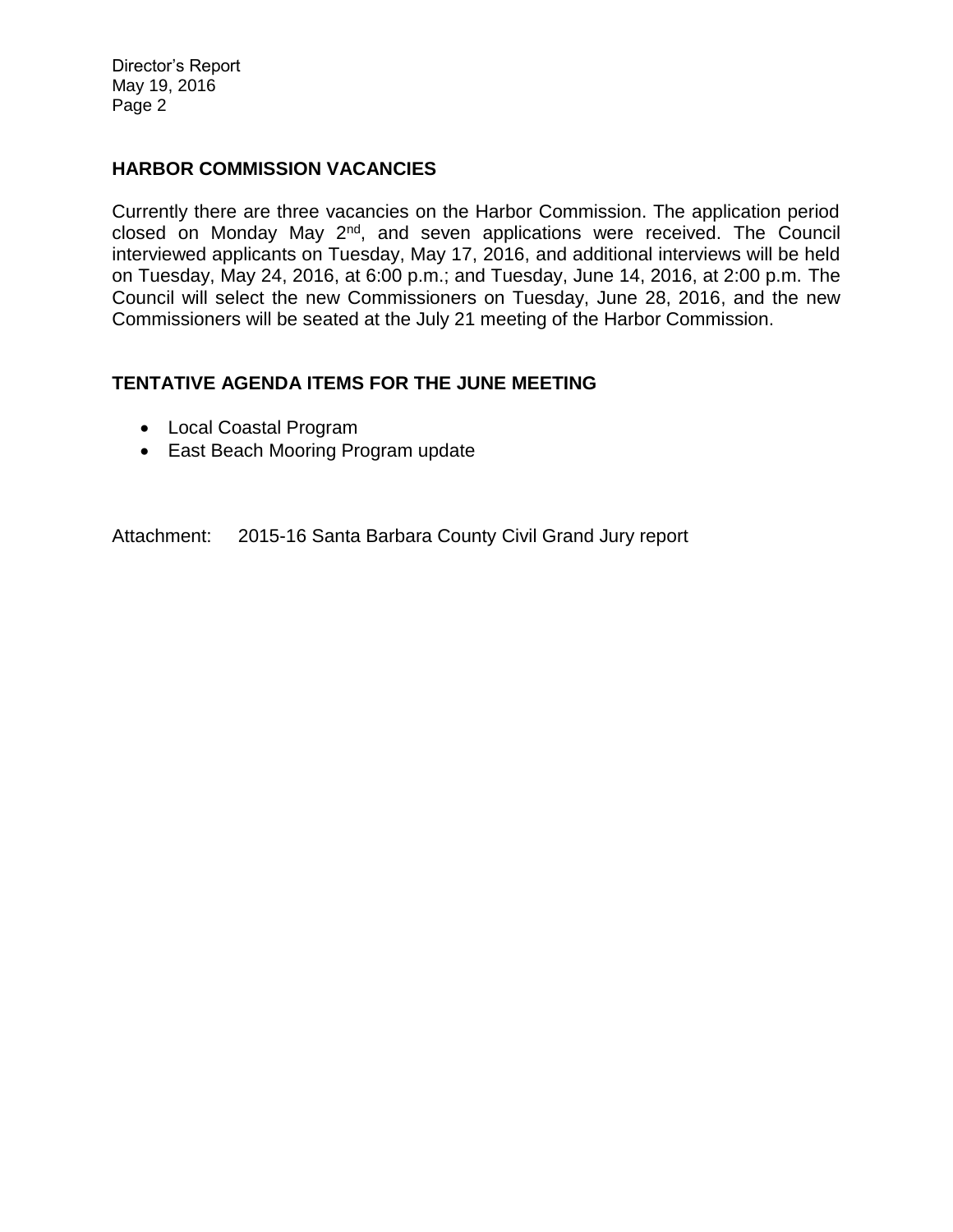# **CITY OF SANTA BARBARA HARBOR OPERATIONS Are Boat Owners' Property Taxes Slipping Away?**

### **SUMMARY**

The 2015-16 Santa Barbara County Grand Jury (Jury) received requests for investigation from citizens concerning certain operations of the Waterfront Department; specifically some questions concerning the harbor in the City of Santa Barbara. Complainants expressed concern with the fact that the department not only collects a slip transfer fee and monthly rent on slips; but property taxes are also collected from boat owners by the County of Santa Barbara, despite the fact that the slips are city property. Questions were also raised about the Department's policies concerning vessel operability and people living on their vessels. Lastly, a concern was raised about vessel registration numbers (CF numbers). The Jury found that, on these particular issues, the harbor is operating within applicable state and local regulations, as well as within harbor policy.

### **METHODOLOGY**

Members of the Jury interviewed city and county staff and reviewed several documents and websites.

### **BACKGROUND**

The Jury received requests to investigate operations at the harbor in Santa Barbara. The requests highlighted several areas, including:

- Payment of Property Taxes on Boat Slips
- $\triangleright$  Operability of Vessels
- Live-Aboard Permits
- Vessel Registration

#### **OBSERVATIONS**

The Waterfront Department (Department) of the City of Santa Barbara (City) is operated as an enterprise fund and includes three divisions: the Waterfront Business Management Division (Business), the Waterfront Facilities Management Division (Facilities), and the Waterfront Harbor Management Division (Harbor). As an enterprise department, all expenses incurred by the Department must be paid out of revenue brought in by the Department. No operating expenses are paid out of the general fund of the City, and all funds generated must be kept within the Department. For Fiscal Year 2015, the Department realized a net operating gain of \$252,178 between total department operating revenue of \$15,106,278 and total department operating expenses of \$14,854,100. According to staff, any net operating gains are put into the Department's

#### **2015-16 Santa Barbara County Grand Jury 1**

# Attachment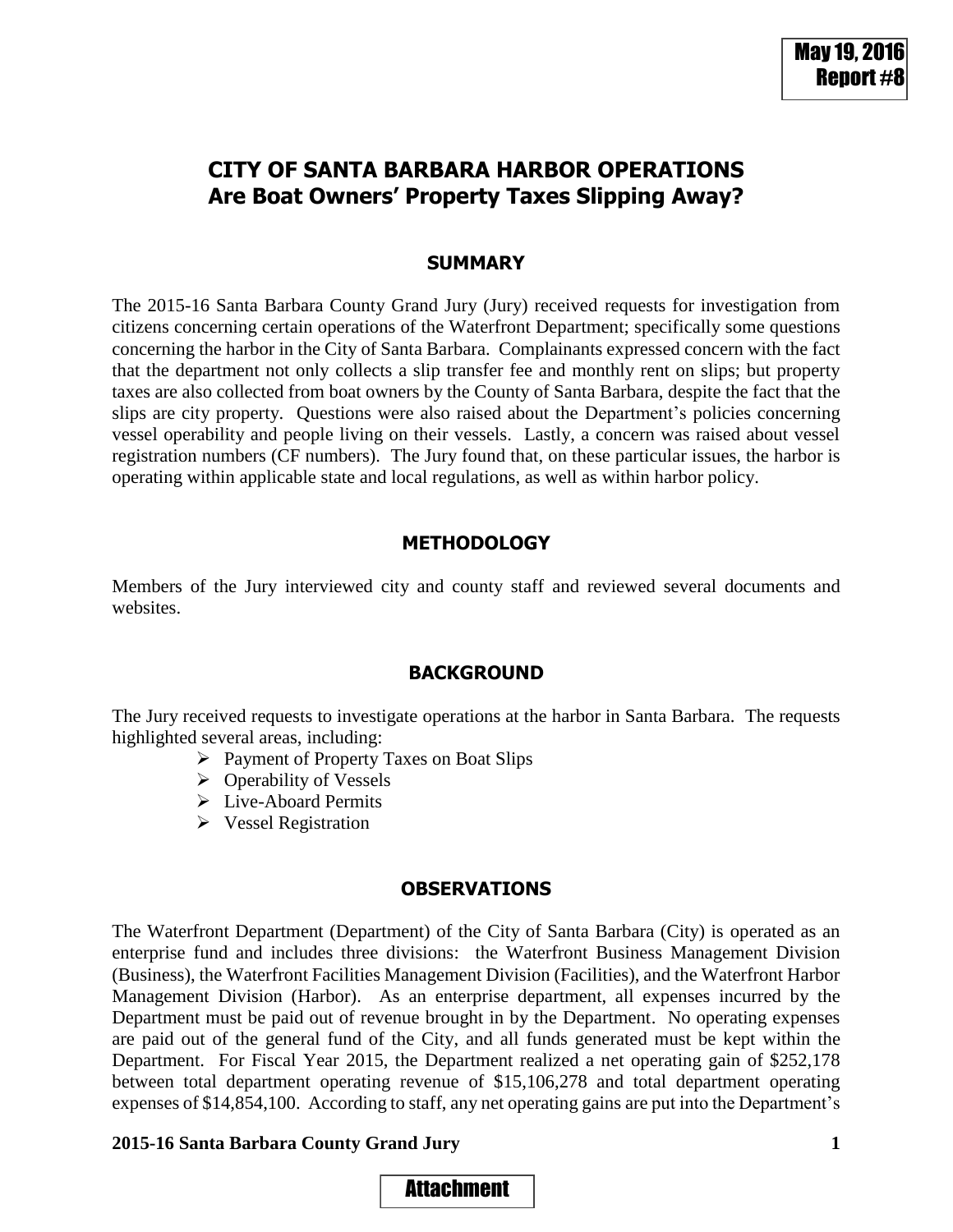capital fund each year. \$4,810,766 of the Department's operating revenue, or approximately 32%, was derived from slip fees and slip transfer fees.

The Jury noted in its review that one required project has a positive effect on the Department's budget every year. Twice a year, in the spring and fall, the Federal Channel at the entrance to the harbor must be dredged. Because the Harbor is designated as a "harbor of safe refuge", the Army Corps of Engineers (Corps) has performed this work at no cost to the City of Santa Barbara or its citizens. Historically, the Corps has allocated approximately \$2,500,000 per year for dredging the Federal Channel, including bathymetric surveys, biological surveys, permitting, and other dredging related activities. Department staff expects that the City would incur these expenses if it had to take over dredging the Federal Channel from the Corps.

The Jury also learned about another source of revenue for the Department, the revenue derived from cruise ships (\$5 per person including crew). Within the last few years, the number of cruise ships approved to dock at Santa Barbara increased from four or five per year to almost thirty. The Waterfront Director decides how many cruise ships will visit and includes the number in the Department's budget presentation to the City Council each spring. No cruise ship visits are approved during the busy summer season, May to September. Department staff stated that they have not received complaints about the cruise ships and encouraged any interested citizen to request the topic be added as an agenda item at City Council or Harbor Commission meetings.

In addition to the City Council of Santa Barbara, the Department is overseen by the Harbor Commission (Commission), which is a volunteer advisory board. The Commission consists of seven commissioners appointed by the city council. The Commission is responsible for making recommendations to the city council on all matters pertaining to the operation of vessels and water craft within the Harbor and the Department including, but not limited to, rules and regulations, rates and fees, budgets, equipment, facilities, materials and supplies. In the rare case of a slip contract termination, the Commission has the final word.

# **Payment of Property Taxes on Boat Slips**

In addition to transfer fees and monthly slip rents, amounts that can often add up to thousands of dollars<sup>1</sup>, complainants questioned why the County of Santa Barbara can collect property taxes on the slips, as they are owned by the City of Santa Barbara. It is general knowledge that state and local governments are exempt from property taxation.<sup>2</sup> Why is it, then, that the City can rent out its property (the slip) and require the slip holder to pay property taxes?

The jury learned that when the boat owner rents a slip at the harbor, he or she obtains a private interest in government owned property. Because he or she has the exclusive right to that slip by renting it from the City, he or she must pay unsecured<sup>3</sup> property taxes. This is in accordance with the regulations of the California State Board of Equalization, which define "taxable possessory interests" to include the right to "actual physical occupation" of publicly-owned property "pursuant to rights not granted to the general public," "such as … a permit to use a berth at a

**2015-16 Santa Barbara County Grand Jury 2**

 $\overline{a}$ 



<sup>1</sup> Appendix A is the current City of Santa Barbara Waterfront Department Slip Fee Chart, based on City Council Resolution No. 15-055, June 24, 2015.

<sup>2</sup> <http://www.boe.ca.gov/lawguides/property/current/ptlg/ccp/XIII-3.html>

<sup>3</sup> <https://www.countyofsb.org/ttcpapg/taxcoll/glossary.aspx>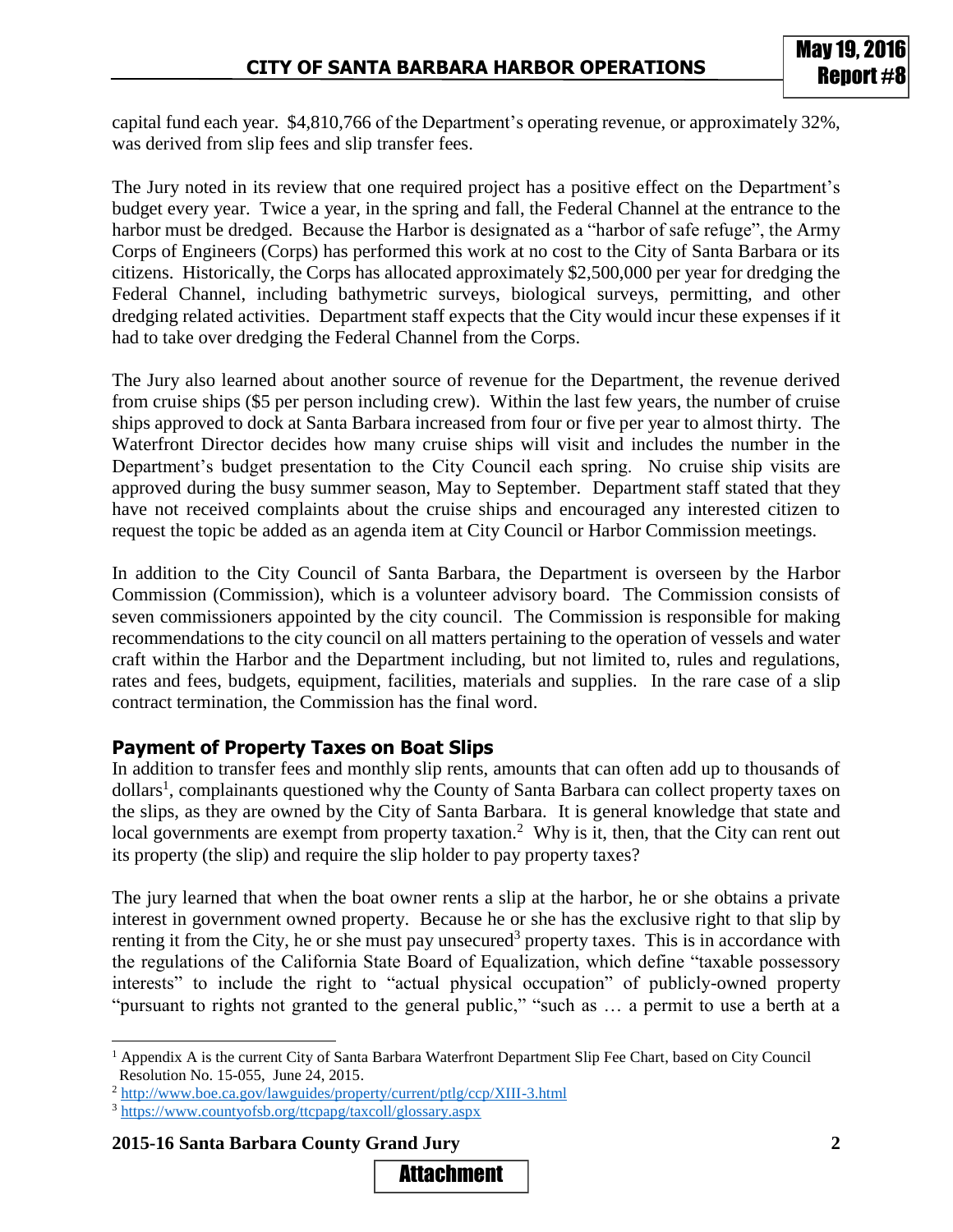harbor" (California Code of Regulations, title 18, section 20). Each slip has a parcel number. Every January, Harbor staff sends the County Assessor's office a list of slip numbers and the name(s) of the people who rent them. This information is used to generate tax bills (see Appendix B for sample tax statements).

### **Operability of Vessels**

The Jury looked into questions raised concerning the operability of vessels in the Harbor. It was found that operability is regulated by Santa Barbara Municipal Code (SBMC) TITLE 17 Section 17.20.255 (B). titled "Moored Vessels Must be Operable"<sup>4</sup> . The Harbor enforces operability in several ways. When the vessel is put into the slip, and when/if it is sold, operability is proved. If a complaint is received from other vessel owners or the public, Harbor staff investigates and follows up to prove operability. In addition, "Marina 1" is currently undergoing renovation. (A marina, in this case, being the "finger' where smaller boats are docked in slips.) As it is renovated, all vessels are required to relocate to other areas of the harbor, thus proving their operability. Lastly, staff makes numerous visual observations of vessels daily.

# **Live-Aboard Permits**

Complainants to the Jury expressed concerns with the perception that there are more people living on their vessels than are permitted by city regulations. SBMC TITLE 17, Chapter  $17.18<sup>5</sup>$  contains the rules for people living on their vessels (commonly known as "live-aboards"). Up to 113 permits may be issued by the Harbor at any given time. Per Department staff, 100 live-aboard permits were active at the writing of this report. Besides the applicant (who must be the current slip permittee), up to four other occupants may be added to the live-aboard permit. In addition to following up on any complaints, staff monitors live-aboards during the thousands of foot patrols they conduct in the harbor throughout the year. In fact, staff informed the Jury that they appreciate the live-aboard population because they are "the eyes and ears" of the harbor, and are often the first to observe and report fires and other safety issues.

# **Vessel Registration**

The Jury learned that the Department of Motor Vehicles (DMV)<sup>6</sup> of California requires that every vessel not documented by the U.S. Coast Guard be registered with the DMV. With a few exceptions, every sail powered vessel over eight feet in length and every motor driven vessel regardless of length, must be registered and have a CF (vessel registration) number provided by the DMV. This is the vessel equivalent of automobile registration. The CF number must be on the bow of the vessel and include a current registration sticker. It is the policy of Harbor staff, beginning in January, to go through the entire harbor once a year, and verify that all vessels are registered and are in the correct slip. Violators are given a phone call, a letter, and/or a posting on their vessel. Ultimately, tickets are issued if the CF stickers are not current.

# **CONCLUSION**

l

#### **2015-16 Santa Barbara County Grand Jury 3**

<sup>4</sup> <http://www.santabarbaraca.gov/civicax/filebank/blobdload.aspx?BlobID=12166>

<sup>5</sup> Ibid.

<sup>6</sup> <https://www.dmv.ca.gov/portal/dmv/detail/boatsinfo/boatreg>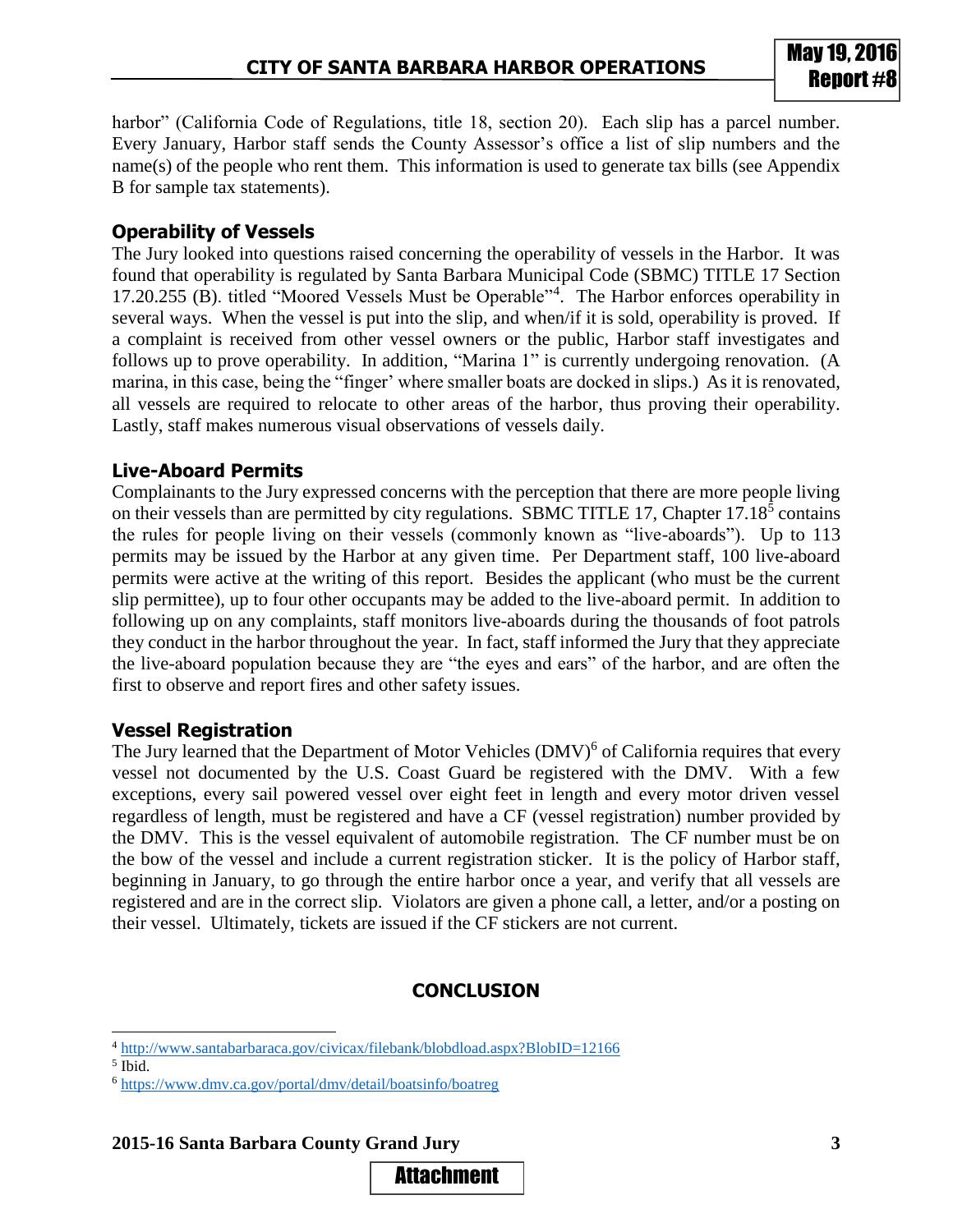The 2015-16 Santa Barbara County Grand Jury found that the collection of property taxes on boat slips at the City of Santa Barbara Harbor is being done in compliance with applicable state law. State law and internal policies are being followed concerning vessel registration. Lastly, it was found that city staff is following Santa Barbara Municipal Code TITLE 17, Harbor, and its internal policies concerning the operability of vessels and live-aboard permits.

Under *California Penal Code Section 933.05* this report does not require a response.

**2015-16 Santa Barbara County Grand Jury 4**

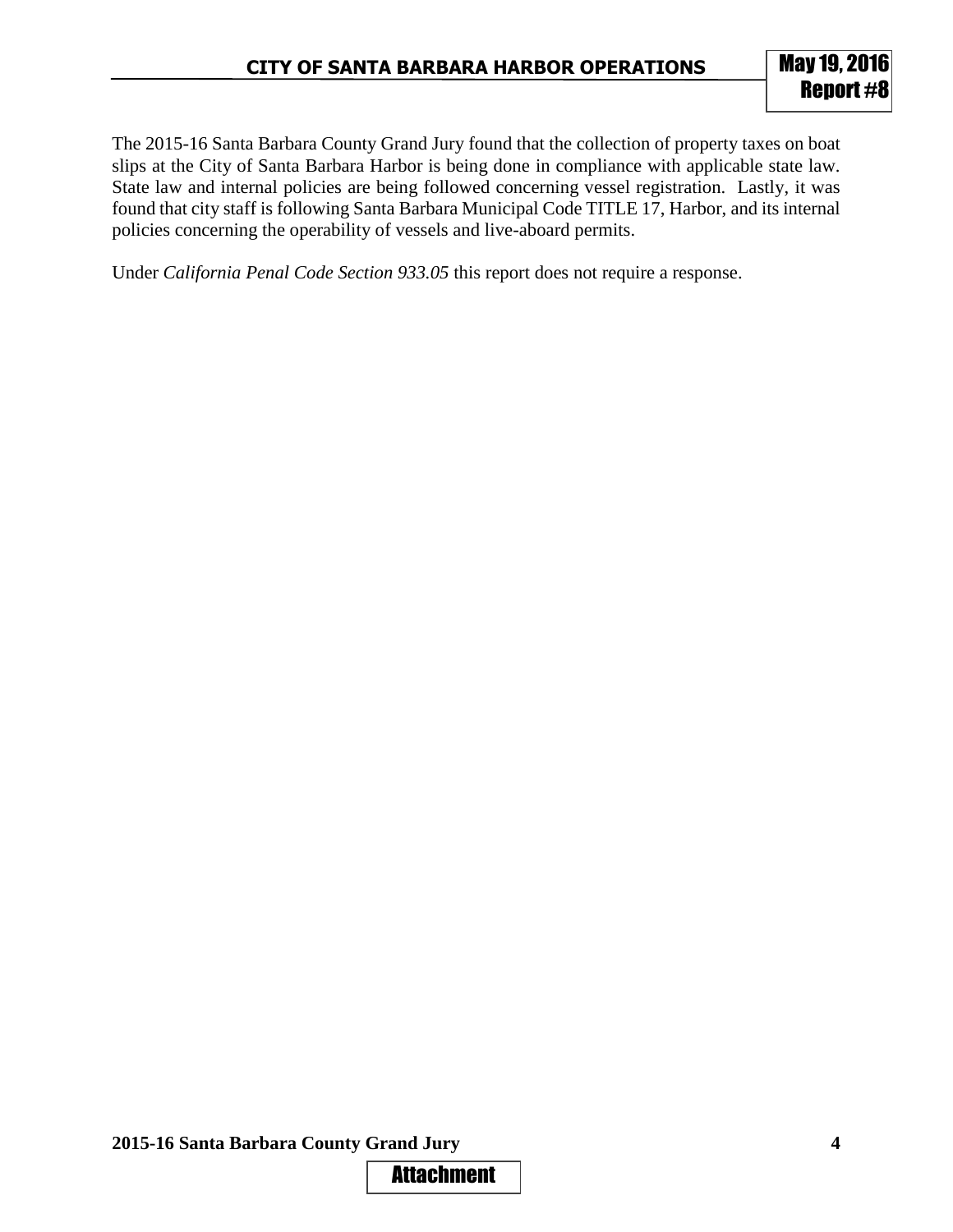# **Appendix A**



|                                                              | Effective: July 1, 2015 |                                                  |              |                  |                         |                          |                         |                            |              |                            |                                                          |  |  |
|--------------------------------------------------------------|-------------------------|--------------------------------------------------|--------------|------------------|-------------------------|--------------------------|-------------------------|----------------------------|--------------|----------------------------|----------------------------------------------------------|--|--|
|                                                              |                         |                                                  |              |                  |                         |                          |                         |                            |              |                            |                                                          |  |  |
| <b>CITY OF SANTA BARBARA</b><br><b>WATERFRONT DEPARTMENT</b> |                         |                                                  |              |                  |                         |                          |                         |                            |              |                            |                                                          |  |  |
| <b>SLIP FEE CHART</b>                                        |                         |                                                  |              |                  |                         |                          |                         |                            |              |                            |                                                          |  |  |
| <b>Slip Size</b>                                             | <b>Rate</b> per         | <b>Boat</b><br><b>Monthly</b><br><b>Security</b> |              |                  |                         |                          |                         |                            |              |                            |                                                          |  |  |
| (in feet)                                                    | Foot                    | Length                                           |              | Rent             | <b>Deposit</b>          |                          | <b>Transfer Fee</b>     |                            | <b>Total</b> |                            | <b>NOTES:</b>                                            |  |  |
| 20                                                           | 8.43                    | 20 <sub>l</sub>                                  | $\mathbf{s}$ | 168.60           |                         | 337.20                   | s                       | 4,000.00                   | S            | 4,505.80                   |                                                          |  |  |
|                                                              |                         |                                                  |              |                  |                         |                          |                         |                            |              |                            | Note 1: Transfer fees are \$200 per foot for 20'         |  |  |
| 20                                                           | 8.43                    | 21                                               | S            | 177.03           | S                       | 354.06                   | \$                      | 4,200.00                   | s            | 4,731.09                   | slips, \$350 per foot for 25' slips. All other slips @   |  |  |
| 20                                                           | 8.43                    | 22                                               | s            | 185.46           | $\overline{\mathbf{5}}$ | 370.92                   | $\overline{\mathbf{S}}$ | 4,400.00                   | s            | 4,956.38                   | \$400 per foot                                           |  |  |
| 25                                                           | 8.83                    | 25                                               | \$           | 220.75           | \$                      | 441.50                   | s                       | 8,750.00                   | s            | 9,412.25                   |                                                          |  |  |
| 25                                                           | 8.83                    | 26                                               | s            | 229.58           | ŝ                       | 459.16                   | s                       | 9,100.00                   | s            | 9,788.74                   |                                                          |  |  |
|                                                              |                         |                                                  |              |                  |                         |                          |                         |                            |              |                            | Note 2: All side-ties with power and water are           |  |  |
| 25                                                           | 8.83                    | 27                                               | s            | 238.41           | s                       | 476.82                   | s                       | 9,450.00                   |              | \$10,165.23                | subject to the rates on the slip fee chart.              |  |  |
| 25                                                           | 8.83                    | 28                                               | \$           | 247.24           | s                       | 494.48                   | s                       | 9,800.00                   |              | \$10,541.72                |                                                          |  |  |
| 28                                                           | 9.05                    | 28                                               | ŝ            | 253.40           | s                       | 506.80                   |                         | \$11,200.00                |              | \$11,960.20                |                                                          |  |  |
| 28                                                           | 9.05                    | 29                                               | S            | 262.45           | s                       | 524.90                   |                         | \$11,600.00                |              | \$12,387.35                |                                                          |  |  |
|                                                              |                         |                                                  |              |                  |                         |                          |                         |                            |              |                            | Note 3: All side-ties without power and water are        |  |  |
| 28                                                           | 9.05                    | 30                                               | s            | 271.50           | s                       | 543.00                   |                         | \$12,000.00                |              | \$12,814.50                | \$7.35 per foot per month (length of boat).              |  |  |
| 28                                                           | 9.05                    | 31                                               | s            | 280.55           | \$                      | 561.10                   |                         | \$12,400.00                |              | \$13,241.65                |                                                          |  |  |
| 30                                                           | 9.25                    | 30                                               | s            | 277.50           | s                       | 555.00                   |                         | \$12,000.00                |              | \$12,832.50                |                                                          |  |  |
| 30                                                           | 9.25                    | 31]                                              | s            | 286.75           | \$                      | 573.50                   |                         | \$12,400.00                |              | \$13,260.25                |                                                          |  |  |
|                                                              |                         |                                                  |              |                  |                         |                          |                         |                            |              |                            | Note 4: Fisherman's floats are \$4.90 per foot per       |  |  |
| 30                                                           | 9.25                    | 32                                               | \$           | 296.00           | s                       | 592.00                   |                         | \$12,800.00                |              | \$13,688.00                | month.                                                   |  |  |
| 30                                                           | 9.25                    | 33                                               | \$           | 305.25           | s                       | 610.50                   |                         | \$13,200.00                |              | \$14,115.75                |                                                          |  |  |
| 35                                                           | 9.66                    | 35                                               | \$           | 338.10           | s                       | 676.20                   |                         | \$14,000.00                |              | \$15,014.30                |                                                          |  |  |
| 35                                                           | 9.66                    | 36                                               | s            | 347.76           | Ιs                      | 695.52                   |                         | \$14,400.00                |              | \$15,443.28                |                                                          |  |  |
| 35                                                           | 9.66                    | 37                                               | s            | 357.42           | s                       | 714.84                   |                         | \$14,800.00                |              | \$15,872.26                |                                                          |  |  |
| 35                                                           | 9.66                    | 38                                               | S            | 367.08           | s                       | 734.16                   |                         | \$15,200.00                |              | \$16,301.24                |                                                          |  |  |
| 40                                                           | 10.05                   | 40                                               | $\mathbf{s}$ | 402.00           | s                       | 804.00                   |                         | \$16,000.00                |              | \$17,206.00                |                                                          |  |  |
| 40                                                           | 10.05                   | 41                                               | s            | 412.05           | s                       | 824.10                   |                         | \$16,400.00                |              | \$17,636.15                | Note 5: All rates are based on the SLIP size. If a       |  |  |
| 40                                                           | 10.05                   | 42                                               | s            | 422.10           | s                       | 844.20                   |                         | \$16,800.00                |              | \$18,066.30                | boat is 28' in length, but is assigned to a 25' slip, it |  |  |
| 40                                                           | 10.05                   | 43                                               | S            | 432.15           | s                       | 864.30                   |                         | \$17,200.00                |              | \$18,496.45                | is to be assessed at the rate for a 25' slip with a 28'  |  |  |
| 43                                                           | 10.30                   | 43                                               | s            | 442.90           | s                       | 885.80                   |                         | \$17,200.00                |              | \$18,528.70                |                                                          |  |  |
| 43                                                           | 10.30                   | 44                                               | s            | 453.20           | s                       | 906.40                   |                         | \$17,600.00                |              | \$18,959.60                |                                                          |  |  |
| 43                                                           | 10.30                   | 45                                               | \$           | 463.50           | \$                      | 927.00                   |                         | \$18,000.00                |              | \$19,390.50                |                                                          |  |  |
| 43                                                           | 10.30                   | 46                                               | \$           | 473.80           | \$                      | 947.60                   |                         | \$18,400.00                |              | \$19,821.40                | Live-aboard \$140.00                                     |  |  |
| 45                                                           | 10.47                   | 45                                               | ŝ            | 471.15           | s                       | 942.30                   |                         | \$18,000.00                |              |                            | \$19,413.45 T/C Live-aboard 50%                          |  |  |
| 45                                                           | 10.47                   | 46                                               | s            | 481.62           | s                       | 963.24                   |                         | \$18,400.00                |              | \$19,844.86                |                                                          |  |  |
| 45                                                           | 10.47                   | 47                                               | s            | 492.09           | s                       | 984.18                   |                         | \$18,800.00                |              | \$20,276.27                |                                                          |  |  |
| 45<br>50                                                     | 10.47                   | 48                                               | s            | 502.56           |                         | \$1,005.12               |                         | \$19,200.00                |              | \$20,707.68                |                                                          |  |  |
|                                                              | 10.85                   | 50                                               | s            | 542.50           |                         | \$1,085.00               |                         | \$20,000.00                |              | \$21,627.50                |                                                          |  |  |
| 50                                                           | 10.85                   | 51                                               | s            | 553.35           |                         | \$1,106.70               |                         | \$20,400.00                |              | \$22,060.05                |                                                          |  |  |
| 50<br>50                                                     | 10.85                   | 52                                               | \$           | 564.20           |                         | \$1,128.40               |                         | \$20,800.00                |              | \$22,492.60                |                                                          |  |  |
|                                                              | 10.85                   | 53S                                              |              | 575.05           |                         | \$1,150.10               |                         | \$21,200.00                |              | \$22,925.15                |                                                          |  |  |
| 60<br>60                                                     | 11.79                   | 60                                               | \$           | 707.40           |                         | \$1,414.80               |                         | \$24,000.00                |              | \$26,122.20                |                                                          |  |  |
| 60                                                           | 11.79                   | 61                                               | \$           | 719.19           |                         | \$1,438.38               |                         | \$24,400.00                |              | \$26,557.57                |                                                          |  |  |
| 60                                                           | 11.79<br>11.79          | 62<br>63                                         | \$<br>\$     | 730.98           |                         | \$1,461.96               |                         | \$24,800.00                |              | \$26,992.94                |                                                          |  |  |
| 70                                                           | 12.79                   | 70                                               | ŝ            | 742.77<br>895.30 |                         | \$1,485.54               |                         | \$25,200.00                |              | \$27,428.31                | Note: All slips over 70' will need to be calculated      |  |  |
| 80                                                           | 13.87                   | 80                                               |              | \$1,109.60       |                         | \$1,790.60<br>\$2,219.20 |                         | \$28,000.00<br>\$32,000.00 |              | \$30,685.90<br>\$35,328.80 | individually when determining transfer fees and          |  |  |
| 90                                                           | 15.06                   | 90                                               |              | \$1,355.40       |                         | \$2,710.80               |                         | \$36,000.00                |              | \$40,066.20                | security deposits                                        |  |  |
| 100                                                          | 16.33                   |                                                  |              | 100 \$1,633.00   |                         | \$3,266.00               |                         | \$40,000.00                |              | \$44,899.00                |                                                          |  |  |
|                                                              |                         |                                                  |              |                  |                         |                          |                         |                            |              |                            |                                                          |  |  |

**2015-16 Santa Barbara County Grand Jury 5**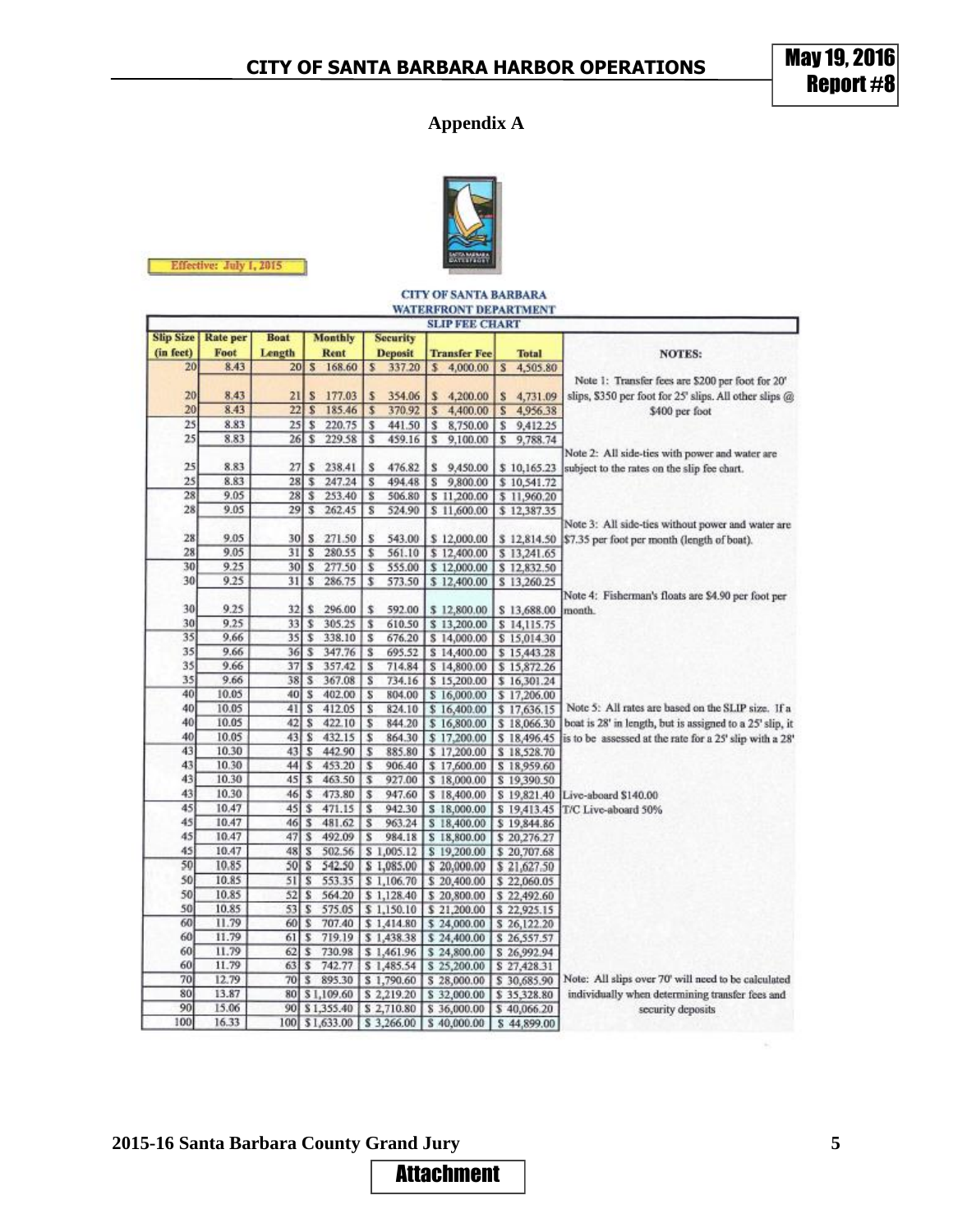### **Appendix B**

| <b>HARRY E. HAGEN, CPA</b><br>TREASURER-TAX COLLECTOR<br>COUNTY OF SANTA BARBARA<br>FEDERAL TAX ID#95-6002833 |                                                                                                |                         | BARBARA, CA 93102-0579<br>(805)568-2920 SANTA BARBARA<br>(805) 346-8330 SANTA MARIA | P.O. BOX 579 SANTA                                                                              | <b>UNSECURED</b><br>2015-2016<br>PROPERTY TAX STATEMENT<br>FOR FISCAL YEAR 07/01/2015 - 06/30/2016 |                      |  |  |
|---------------------------------------------------------------------------------------------------------------|------------------------------------------------------------------------------------------------|-------------------------|-------------------------------------------------------------------------------------|-------------------------------------------------------------------------------------------------|----------------------------------------------------------------------------------------------------|----------------------|--|--|
| BILL NUMBER                                                                                                   |                                                                                                |                         | ASSESSEE ON JANUARY 1ST LIEN DATE                                                   |                                                                                                 | <b>Unsecured Property Number</b>                                                                   |                      |  |  |
| 2015-5006629                                                                                                  |                                                                                                |                         | INTENTIONALLY OMITTED                                                               |                                                                                                 |                                                                                                    | Of28 -002-6          |  |  |
|                                                                                                               |                                                                                                |                         | TAX RATE AREA NUMBER                                                                | TAX RATE PERCENT                                                                                | ASSESSED VALUE                                                                                     |                      |  |  |
| <b>THIS OBLIGATION</b>                                                                                        | AS THE OWNER ON JANUARY 1st, THIS IS YOUR<br>RESPONSIBILITY. SALE OR DISPOSAL DOES NOT RELIEVE |                         | 002-042                                                                             | 1.04840                                                                                         | LANDJMINERAL RIGHTS<br><b>IMPROVEMENTS</b><br>PERSONAL PROPERTY                                    | 56,141<br>6,237<br>0 |  |  |
|                                                                                                               |                                                                                                | <b>MAIL TO</b>          |                                                                                     |                                                                                                 | TRADE FIXTURES                                                                                     | 0                    |  |  |
|                                                                                                               | 0280026 20155006629 UNSEC                                                                      |                         |                                                                                     |                                                                                                 | GROSS TOTAL                                                                                        | 62.378               |  |  |
|                                                                                                               | INTENTIONALLY OMITTED                                                                          |                         |                                                                                     |                                                                                                 | HOME OWNERS EXEMPTION<br><b>OTHER EXEMPTION</b>                                                    | 0<br>0               |  |  |
|                                                                                                               |                                                                                                |                         |                                                                                     |                                                                                                 | NET TOTAL                                                                                          | 62,378               |  |  |
|                                                                                                               |                                                                                                |                         |                                                                                     |                                                                                                 | <b>TAX AMOUNTS</b>                                                                                 |                      |  |  |
|                                                                                                               |                                                                                                |                         |                                                                                     |                                                                                                 | BASIC PROPERTY TAX                                                                                 | 663.98               |  |  |
|                                                                                                               |                                                                                                |                         |                                                                                     |                                                                                                 | SPECIAL DISTRICTS<br>FIXED CHARGES                                                                 | 0.00<br>0.00         |  |  |
|                                                                                                               |                                                                                                | DESCRIPTION OF PROPERTY |                                                                                     |                                                                                                 | TOTAL TAX                                                                                          |                      |  |  |
|                                                                                                               |                                                                                                |                         |                                                                                     |                                                                                                 |                                                                                                    | 653.98               |  |  |
|                                                                                                               | C - Harbor Slip                                                                                |                         |                                                                                     |                                                                                                 | 10% DELINQUENT PEN ALTY<br>COST                                                                    | 0.00<br>0.00         |  |  |
|                                                                                                               | HARBOR 0-F-28<br>SANTA BARBARA CA                                                              |                         |                                                                                     |                                                                                                 | 1.5% MONTHLY PEN ALTY                                                                              | 0.00                 |  |  |
|                                                                                                               |                                                                                                |                         |                                                                                     |                                                                                                 | LESS APPLIED PAYMENTS                                                                              | 663.98               |  |  |
|                                                                                                               |                                                                                                |                         |                                                                                     |                                                                                                 | TOTAL TAXES DUE                                                                                    | 0.00                 |  |  |
|                                                                                                               |                                                                                                |                         |                                                                                     |                                                                                                 | DELINQUENT PENALTIES ADDED<br>IF NOT PAID BY                                                       | 08/31/2015           |  |  |
|                                                                                                               | TAX DISTRIBUTION BY AGENCY                                                                     |                         | AMOUNT                                                                              |                                                                                                 | TAX DISTRIBUTION BY AGENCY                                                                         | AMOUNT               |  |  |
|                                                                                                               | <b>BASIC PROPERTY TAXES:</b>                                                                   |                         |                                                                                     |                                                                                                 |                                                                                                    |                      |  |  |
|                                                                                                               | 0000 Basic 1% (Prop 13/AB8) Taxes                                                              | 568-2124                | \$623.78                                                                            |                                                                                                 |                                                                                                    |                      |  |  |
|                                                                                                               | 8251 SB Unified High Bond 2000                                                                 | 963-4338                | \$8.10                                                                              |                                                                                                 |                                                                                                    |                      |  |  |
|                                                                                                               | 8252 SB Unified Elem Bond 1995<br>8254 SB Unified High Bond 2010                               | 963-4338<br>963-4338    | \$1.14<br>\$4.35                                                                    |                                                                                                 |                                                                                                    |                      |  |  |
|                                                                                                               | 8255 SB Unified Elem Bond 1998                                                                 | 963-4338                | \$6.84                                                                              |                                                                                                 |                                                                                                    |                      |  |  |
|                                                                                                               |                                                                                                | 963-4338                | \$4.47                                                                              |                                                                                                 |                                                                                                    |                      |  |  |
| 8256 SB Unified Elem Bond 2010<br>9621 SBOC Bond 2008                                                         |                                                                                                | 965-0581                | \$5.30                                                                              |                                                                                                 |                                                                                                    |                      |  |  |
|                                                                                                               |                                                                                                |                         |                                                                                     |                                                                                                 |                                                                                                    |                      |  |  |
|                                                                                                               | TOTAL BASIC PROPERTY TAXES:                                                                    |                         | \$653.98                                                                            |                                                                                                 |                                                                                                    |                      |  |  |
|                                                                                                               |                                                                                                |                         |                                                                                     |                                                                                                 |                                                                                                    |                      |  |  |
| <b>TOTAL TAXES</b>                                                                                            |                                                                                                |                         | \$653.98<br>--------                                                                | ALL DELINQUENT BILLS ARE SUBJECT TO A \$ 50.00 COLLECTION FEE IN ADDITION<br>TO LATE PENALTIES. |                                                                                                    |                      |  |  |
|                                                                                                               | 2015-2016                                                                                      |                         | <b>INSTALLMENT PAID</b>                                                             |                                                                                                 | TOTAL TAX<br>10% DELINQUENT PENALTY                                                                | 653.98<br>0.00       |  |  |
|                                                                                                               | <b>UNSECURED PROPERTY TAX</b>                                                                  |                         |                                                                                     |                                                                                                 | COST<br>1.5% MONTH LY PENALTY                                                                      | 0.00<br>0.00         |  |  |
|                                                                                                               | <b>STATEMENT</b>                                                                               |                         |                                                                                     |                                                                                                 | <b>FEES</b>                                                                                        | 0.00                 |  |  |
|                                                                                                               |                                                                                                |                         | PAYMENT STUB NUMBER                                                                 |                                                                                                 | LESS APPLIED PAYMENTS                                                                              | 653.98               |  |  |
| WHEN PAYING, DETACH THIS STUB<br>RETURN THIS STUB WITH YOUR REMITTANCE                                        |                                                                                                |                         | 2015-2015-5006629-1                                                                 |                                                                                                 | TOTAL TAXES DUE                                                                                    | 0.00                 |  |  |
| INTENTIONALLY OMITTED                                                                                         |                                                                                                |                         | PROPERTY NUMBER                                                                     |                                                                                                 | PAY ONLINE: WWW.SBTAXES.ORG                                                                        |                      |  |  |
|                                                                                                               |                                                                                                |                         | 0f280026-026-6                                                                      |                                                                                                 | <b>MAKE PAYMENT TO:</b>                                                                            |                      |  |  |
|                                                                                                               |                                                                                                |                         |                                                                                     |                                                                                                 | <b>HARRY E. HAGEN</b>                                                                              |                      |  |  |
| DELINQUENT PENALTIES                                                                                          | 08/31/2015                                                                                     |                         |                                                                                     |                                                                                                 | <b>TREASURER-TAX COLLECTOR</b><br>COUNTY OF SANTA BARBARA                                          |                      |  |  |
| ADDED IF NOT PAID BY                                                                                          |                                                                                                |                         |                                                                                     |                                                                                                 | P.O. BOX 579                                                                                       |                      |  |  |
|                                                                                                               | CHECK THIS BOX FOR ADDRESS CHANGES ON REVERSE                                                  |                         |                                                                                     |                                                                                                 | SANTA BARBARA, CA 93102-0579                                                                       |                      |  |  |
|                                                                                                               |                                                                                                |                         |                                                                                     |                                                                                                 |                                                                                                    |                      |  |  |

**2015-16 Santa Barbara County Grand Jury 6**